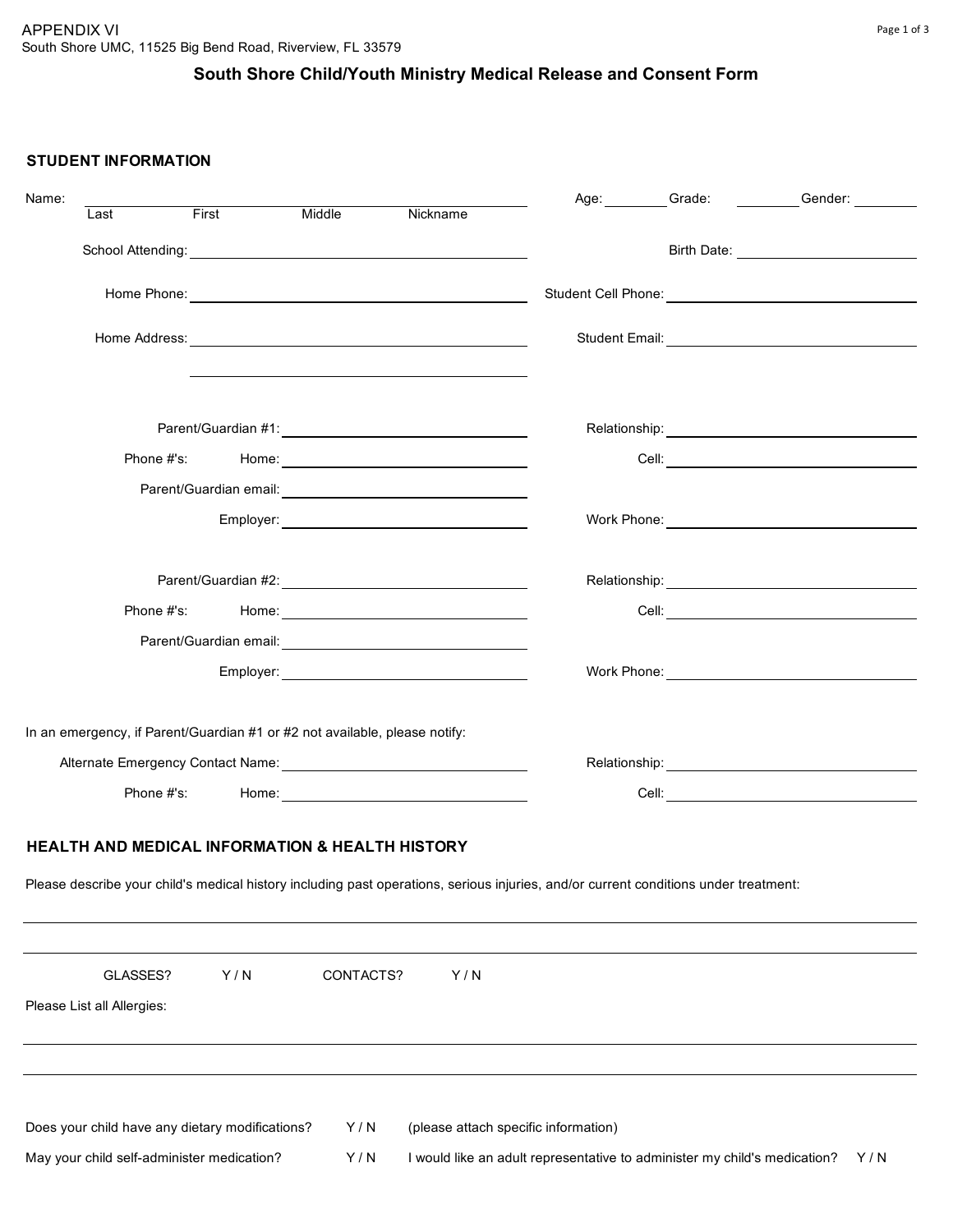### **South Shore Child/Youth Ministry Medical Release and Consent Form**

Current Medications: (Please attach medication Schedule)

|                      | May adults in charge administer:  |     |                      |     |        |  |
|----------------------|-----------------------------------|-----|----------------------|-----|--------|--|
|                      | Aspirin?                          | Y/N | Advil (Ibuprofen)?   | Y/N |        |  |
|                      | Tylenol?                          | Y/N | Benadryl (allergy)?  | Y/N |        |  |
|                      | Midol?                            | Y/N | Antibiotic Ointment? | Y/N |        |  |
|                      | Student's Physician:              |     |                      |     | Phone: |  |
|                      | <b>Student's Dentist:</b>         |     |                      |     | Phone: |  |
|                      | Student's Orthodontist:           |     |                      |     | Phone: |  |
|                      | Medical/Health Insurance Company: |     |                      |     |        |  |
| Policy/Group Number: |                                   |     |                      |     | Phone: |  |

#### **PARENTAL/GUARDIAN CONSENT**

I understand that my child/youth will be participating in a number of activities for the calendar year execution with them a certain degree of risk. Some of the activities are swimming, boating, hiking, camping, field trips, sports and other activities which the church may offer. I consent for my child to participate in these activities.

Please indicate any restrictions on your child/youth's activities:

I represent that my child/youth is physically fit and has the necessary skills to safely participate in these activities.

I represent that my child/youth has restrictions on the following particular activities:

I also understand and give consent for my child to travel to and from these events in transportation provided by adult volunteer drivers.

#### **MEDICAL AUTHORIZATION AND RELEASE OF LIABILITY**

In the event that my child becomes ill, is injured or for any reason requires medical treatment while attending a South Shore UMC function or activity, I do hereby consent to any and all medical and/or surgical treatment, including anesthesia and operations, which may be deemed advisable by any qualified physician(s) selected by agents or officials of South Shore UMC. In the event medical treatment is necessary, I hereby authorize any adult staff member of South Shore UMC or any other responsible adult accompanying the Church Ministry to give such consent for treatment and further agree to hold any person harmless from any liability, claims, demands, or suits of any nature arising from the giving of consent as long as the treatment is administered by or under the supervision of a licensed physician. The intention of this release is to grant authority to administer and perform any and all examinations, treatment, anesthetics, operations and diagnostic procedures which may be deemed advisable or necessary by a qualified physician. I agree that payment for all charges incurred for medical examination and treatment is guaranteed by the parent/guardian or insurance company providing coverage for the above named student.